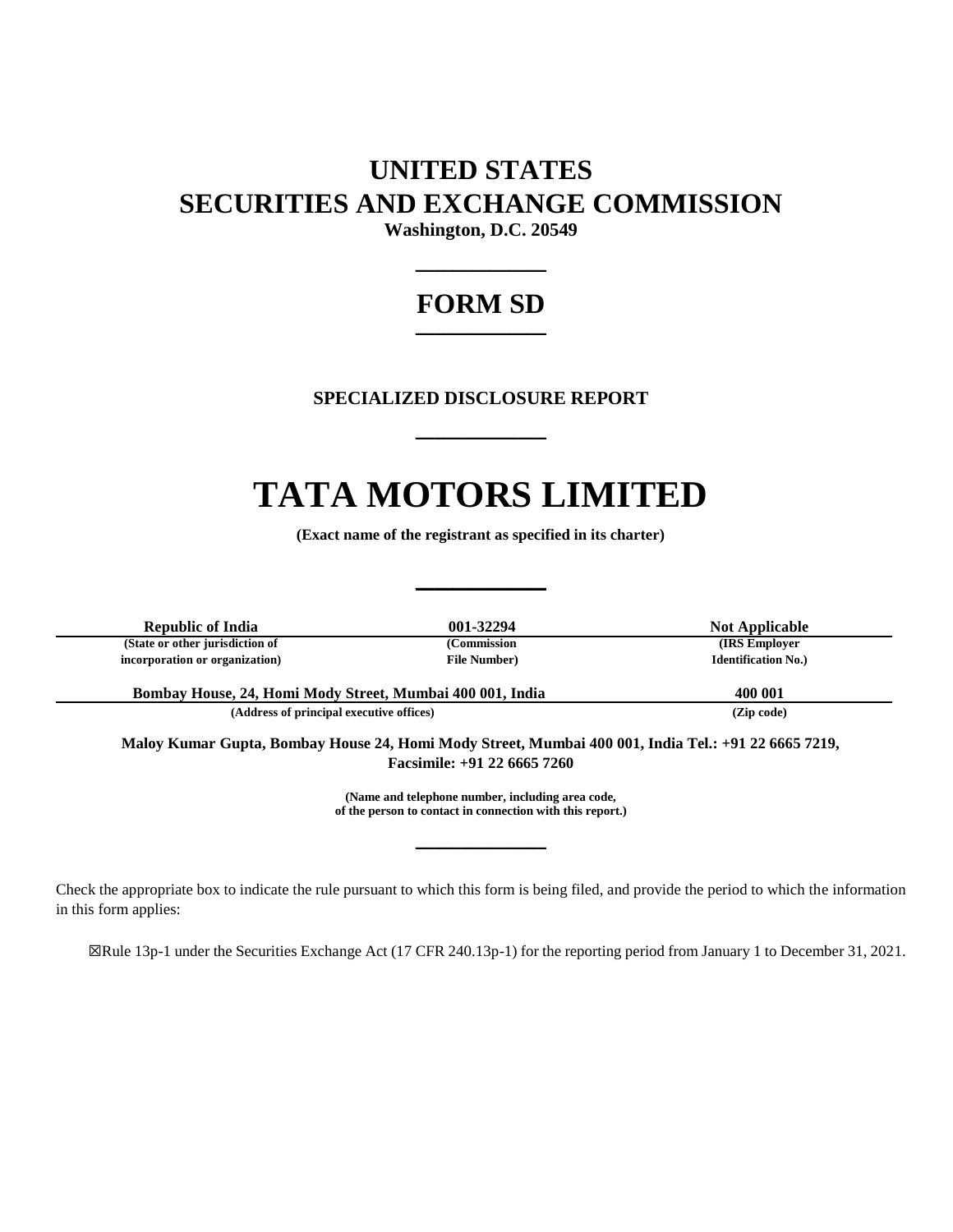#### **Introduction**

This Specialized Disclosure Report on Form SD ("SD Report") of Tata Motors Limited ("TML", "we", "us" or "our") for the calendar year ended December 31, 2021, is presented to comply with Rule 13p-1 under the Securities Exchange Act of 1934, which implements the disclosure requirements related to conflict minerals under the Dodd-Frank Wall Street Reform and Consumer Protection Act of 2010 (the "Dodd-Frank Act"). Conflict minerals are defined in Form SD to include cassiterite, columbite-tantalite, gold, wolframite and their derivatives (tin, tantalum and tungsten) ("3TG Minerals").

#### **Company Overview**

This SD Report has been prepared by the management of TML. This SD Report includes information pertaining to the manufacturing activities of TML in India and those of its significant vehicle manufacturing subsidiaries, Jaguar Land Rover Automotive plc ("JLR"), and Tata Daewoo Commercial Vehicle Company Limited ("TDCV") for the reporting year 2021. TML is an automobile company. TML conducts automotive operations including activities relating to the development, design, manufacture, assembly and sale of vehicles, as well as related parts and accessories. TML's product lines consist of automobiles and related products in the passenger, utility, and light as well as medium and heavy commercial vehicle segments. TML conducts manufacturing operations in India, the United Kingdom, South Korea, Thailand and South Africa.

#### **Item 1.01 Conflict Minerals Disclosure and Report**

#### **Conflict Minerals Disclosure**

TML manufactures a wide range of automobiles and is involved in various automotive operations. TML has determined that in order to carry out such activities 3TG Minerals may have been necessary for the functionality or production of certain products that it manufactured (or contracted to be manufactured). Accordingly, in order to support and promote the objectives of the Dodd-Frank Act as it relates to conflict minerals, TML built on its compliance efforts in 2014, 2015, 2016, 2017, 2018, 2019 and 2020 and pursued a detailed action plan for the 2021 reporting year. Following its reasonable country of origin inquiry ("RCOI"), communications with actual and potential 3TG Minerals suppliers and other due diligence efforts, as of the date of this SD Report for the year ended December 31, 2021, TML is in the process of determining which suppliers use 3TG Minerals and the origin and chain of custody of 3TG Minerals used in its products.

TML is committed to ensure that 3TG Minerals supplied for use in automobiles are responsibly sourced. TML intends to continue to develop its Conflict Minerals Compliance Program to be in compliance with the framework in the Organization for Economic Cooperation and Development ("OECD") Due Diligence Guidance for Responsible Supply Chains of Minerals from Conflict-Affected and High-Risk Areas, Third Edition 2016 and the related supplements on 3TG Minerals in all material respects.

TML's RCOI employed a combination of measures to determine whether the necessary conflict minerals in TML products originated from the Covered Countries (as defined below). TML's primary means of determining the country of origin of necessary conflict minerals was a supply-chain survey with direct suppliers using the Responsible Minerals Initiative ("RMI") Conflict Minerals Reporting Template ("CMRT"). TML used smelter information from the CMRT and the various smelters' country of origin information provided through our membership in the RMI to determine the country of origin of materials that may be in our products.

As a result of the RCOI conducted as described above, TML concluded that material in our products may have originated from all three of the country levels as described below:

Level 1 Countries: Countries with known active ore production for tin, tungsten, tantalum or gold that are not identified as conflict regions or plausible countries for smuggling or export of tin, tungsten, tantalum or gold containing materials.

Level 2 Countries: Known or plausible countries for smuggling, export out of level 3 countries, or transit of materials containing tin, tungsten, tantalum or gold. These currently include the Republic of Kenya, the Republic of Mozambique, and the Republic of South Africa.

Level 3 Countries: The Democratic Republic of the Congo ("DRC") and its nine adjoining countries as outlined in Section 1502 of the Dodd Frank Act. These include the Republic of Angola, the Republic of Burundi, the Central African Republic, the Republic of the Congo,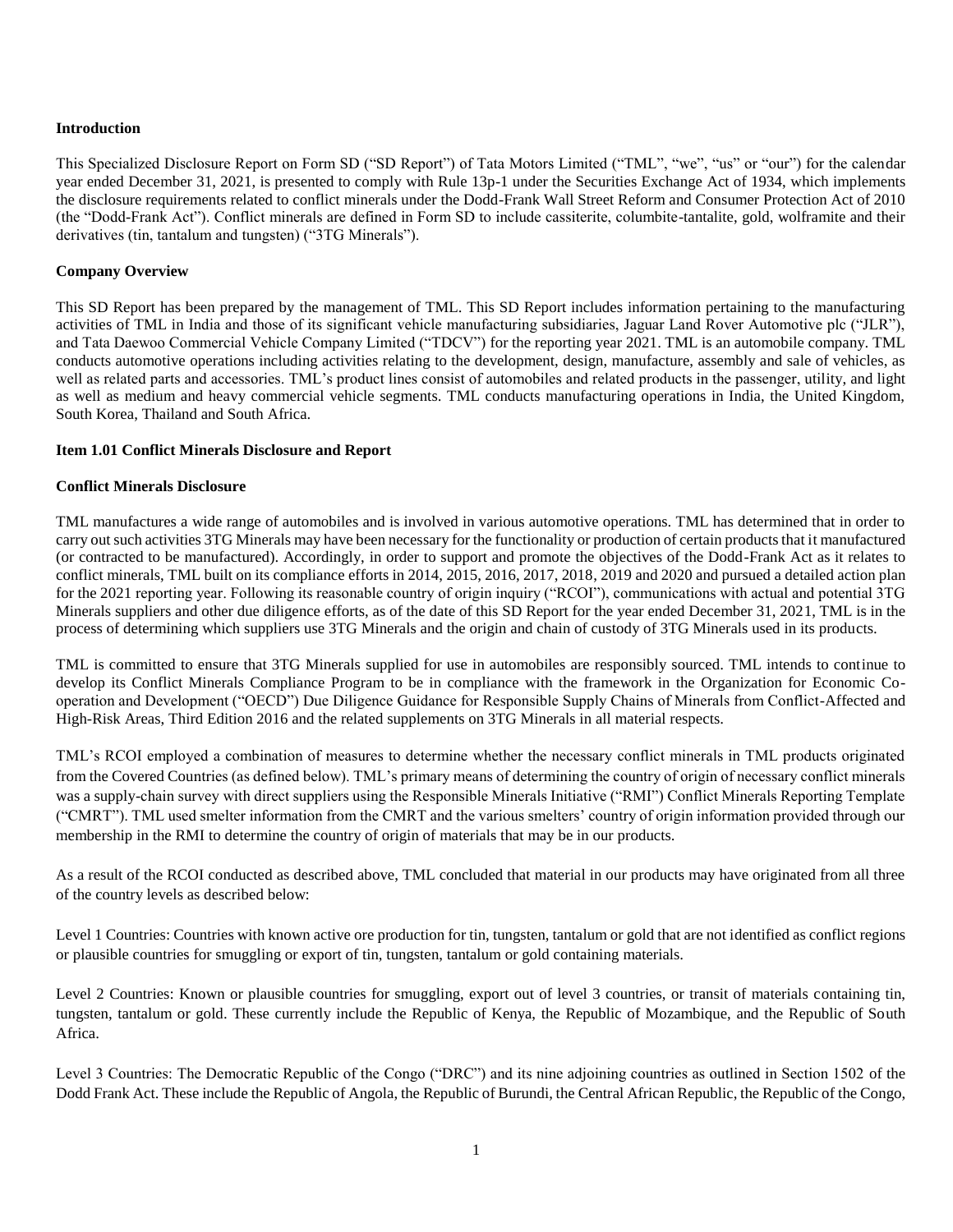the Republic of Rwanda, the Republic of South Sudan, the United Republic of Tanzania, the Republic of Uganda, and the Republic of Zambia. These are commonly referred to as the Covered Countries in the Dodd Frank Act Section 1502.

The RCOI and due diligence conducted by TML, and the results thereof, are described in the Conflict Minerals Report, which report is attached as Exhibit 1.01 to this SD Report and is incorporated into this Item 1.01 by reference. TML has also posted the Conflict Minerals Report to its website at [https://www.tatamotors.com/investors/sec-filing/.](https://www.tatamotors.com/investors/sec-filing/) The content of such website is not a part of this SD Report.

#### **Item 1.02 Exhibit**

A copy of TML's Conflict Minerals Report is filed as Exhibit 1.01 to this SD Report.

#### **Item 2.01 Exhibits**

The following exhibit is filed as part of this Form:

**EXHIBIT 1.01** – Conflict Minerals Report as required by Items 1.01 and 1.02 of Form SD.

\* \* \* \* \*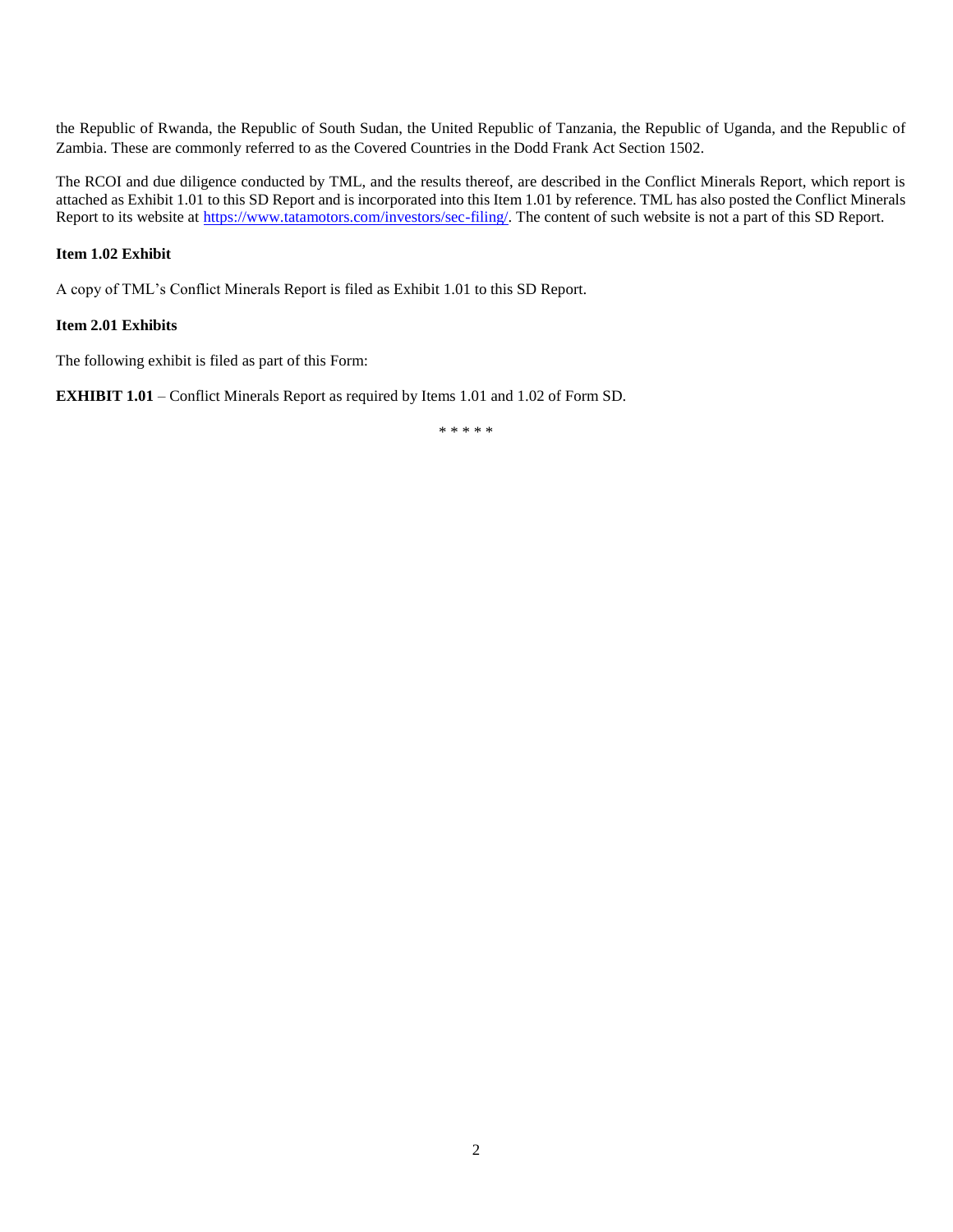#### SIGNATURES

Pursuant to the requirements of the Securities Exchange Act of 1934, the registrant has duly caused this report to be signed on its behalf by the duly authorized undersigned.

#### **TATA MOTORS LIMITED**

(Registrant)

By: /s/ Mr. P B Balaji By: /s/ Mr. Girish Wagh Name: Mr. P B Balaji Name: Mr. Girish Wagh

Title: Group CFO, Tata Motors Limited Title: Executive Director, Tata Motors Limited

Date: May 31, 2022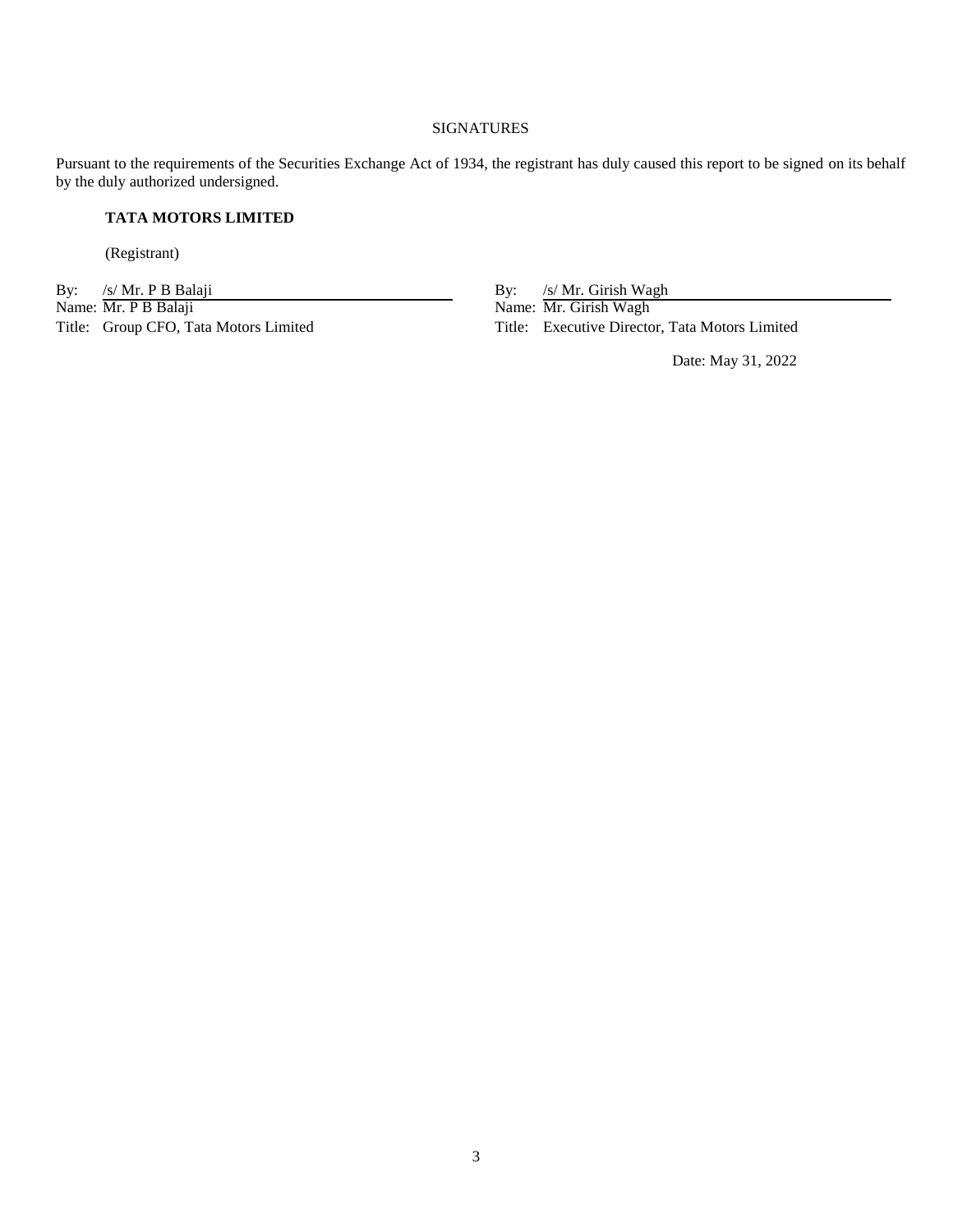#### **Tata Motors Limited Conflict Minerals Report for the year ended December 31, 2021**

This Conflict Minerals Report ("CMR") of Tata Motors Limited ("TML", "we", "us" or "our") for the year ended December 31, 2021, is presented to comply with Rule 13p-1 ("Rule 13p-1") of the Securities Exchange Act of 1934, as amended. Capitalized terms used but not defined herein have the meanings set forth in our Specialized Disclosure Report on Form SD for the year ended December 31, 2021 ("SD Report"). Except as otherwise expressly indicated, this CMR includes information pertaining to the manufacturing activities of TML in India ("TML India") and those of its significant vehicle manufacturing subsidiaries, Jaguar Land Rover Automotive plc ("JLR") and Tata Daewoo Commercial Vehicles Company Limited ("TDCV"). JLR and TDCV are hereinafter collectively referred to as the "subsidiaries".

#### **Section 1: Products Overview**

For the 2021 reporting year TML manufactured and sold a range of automobiles and automotive products in the following segments:

- Passenger;
- Utility;
- Light Commercial;
- Medium Commercial; and
- Heavy Commercial.

TML's automotive vehicles and products are manufactured using a variety of materials and components. Based on an internal assessment, TML has determined that certain conflict minerals, which are defined in Form SD to include cassiterite, columbite-tantalite, gold, wolframite and their derivatives (tin, tantalum and tungsten) ("3TG Minerals"), may be necessary to the functionality or production of the components contained in products manufactured or contracted to be manufactured by TML – for example, electronics, chassis, powertrains, HVAC systems and trims.

#### **Section 2: Supply Chain Overview**

For the 2021 reporting year, TML India, JLR and TDCV collectively had a network of over 1,500 suppliers, which supplied over 150,000 distinct components. TML does not directly purchase ore or unrefined 3TG Minerals from mines, and the mines producing minerals and the smelters who can provide relevant information regarding the source of 3TG Minerals are several tiers down in the supply chain from its direct suppliers. As a result, TML relies on its suppliers to provide information on the origin of the 3TG Minerals contained in components and materials supplied to TML, including with respect to sources of 3TG Minerals that are supplied initially to TML's suppliers by sub-tier suppliers.

#### TML's manufacturing operations comprised of:

- Six manufacturing units in India associated with operations of TML India, which procured in excess of 90,000 different components from 1,050 direct suppliers during the year ended December 31, 2021, the majority of which are located in India;
- Five manufacturing units in the United Kingdom, one manufacturing unit each in Slovakia, Austria (Contract manufacturing location) and Brazil, one manufacturing unit which is a joint venture in China, one assembly plant in India associated with operations of JLR and a Battery Assembly Center in the UK, which procured in excess of 50,000 directly ordered parts from circa 500 core production suppliers (at supplier parent company level) during the year ended December 31, 2021; and
- One manufacturing unit in South Korea associated with operations of TDCV, which procured in excess of 20,000 components from 277 direct suppliers the majority of which are located in South Korea, during the year ended December 31, 2021.

TML continues to educate its supplier base regarding the Conflict Minerals disclosure requirements through online portals (Supplier Relationship Management ), vendor council meetings and communications by senior procurement executives. In accordance with the Organization for Economic Co-operation and Development ("OECD") Due Diligence Guidance for Responsible Supply Chains of Minerals from Conflict-Affected and High-Risk Areas, Third Edition 2016 and the related supplements on 3TG Minerals (the "OECD Due Diligence Guidance"), TML has adopted the following supply chain policy on Conflict Minerals (the "Conflict Minerals Policy").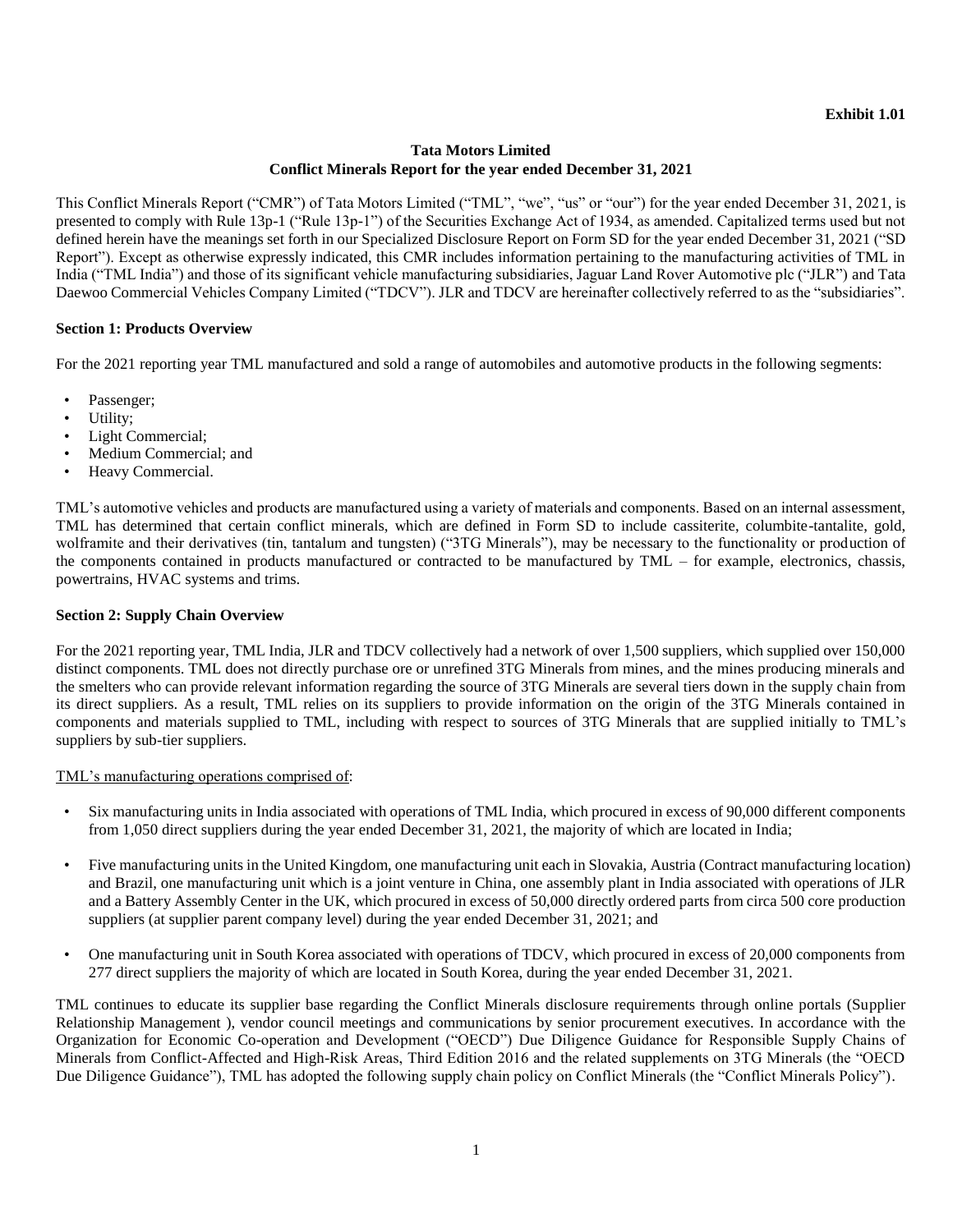#### **Tata Motors Limited Supply Chain Conflict Minerals Policy**

#### Commitment to Sourcing Responsibly

TML is committed to promoting and supporting various laws that aim to prevent the use of minerals that directly or indirectly finance or benefit armed groups in the Democratic Republic of the Congo ("DRC") or an adjoining country (the "Covered Countries"), as contemplated under the Dodd-Frank Wall Street Reform and Consumer Protection Act of 2010 (the "Dodd-Frank Act") and the rules and regulations promulgated thereunder ("Conflict Minerals").

TML is committed to sourcing products and materials from companies that share its values around human rights, ethics and environmental responsibility. Consistent with the spirit of related laws, rules and regulations regarding responsible sourcing and Conflict Minerals, including those promulgated under U.S. law, TML is committed to sourcing minerals in a responsible manner.

#### Tata Motors Limited Supplier Expectations

- To ensure its commitment to support the objectives of the Dodd-Frank Act and other similar laws, TML requires its suppliers to comply with the Conflict Minerals reporting requirements and to engage in due diligence of their supply chains in accordance with an internationally recognized framework, such as the OECD Due Diligence Guidance.
- TML requires its suppliers to state whether the parts supplied to TML consist of 3TG Minerals (defined to include cassiterite, columbite - tantalite, gold, wolframite and their derivatives (tin, tantalum, tungsten and gold)) and to report the source of the 3TG Minerals included in their parts supplied to TML.
- To achieve the ultimate objective of sourcing minerals from conflict free zones, TML constantly encourages its suppliers to source minerals responsibly with certified conflict-free smelters, wherever possible, to increase TML's level of confidence that the parts in its vehicles are sourced responsibly.
- Suppliers currently sourcing minerals with suspected links to the Covered Countries may continue to do so as long as they continue to exhibit substantial efforts to trace the exact origin of 3TG Minerals used in the components supplied to TML.
- TML is committed to elimination of procurement, as and when commercially practical, of products containing Conflict Minerals.
- TML will evaluate its willingness to continue its partnership with each supplier based on such supplier's efforts to prevent the procurement of Conflict Minerals.

Suppliers and other external parties are encouraged to contact TML at [ConflictMinerals@tatamotors.com,](mailto:ConflictMinerals@tatamotors.com) if they wish to seek guidance on this Conflict Minerals Policy or report concerns.

#### **Section 3: Actively participating in industry collaboration for a cohesive, effective and synergic global responsible sourcing program**

With the view to further step up TML's efforts in line with the TML's commitment for responsible sourcing, it started collaborating with other industry players by joining the Responsible Minerals Initiative ("RMI"), formerly known as Conflict-Free Sourcing Initiative ("CFSI") (66 CFSI 22), in November 2016. Founded in 2008 by members of the Electronic Industry Citizenship Coalition and the Global e-Sustainability Initiative, the RMI has grown into one of the most utilized and respected resources for companies from a range of industries addressing conflict minerals issues in their supply chains represented by 350 global leading companies from seven diverse industries. In addition to other responsible sourcing initiatives, RMI conducts an independent, third-party audit that determines which smelters and refiners can be validated as "conflict-free," in line with OECD Due Diligence Guidance. RMI also organizes an annual [Conflict-Free Sourcing Initiative Workshop,](http://www.conflictfreesourcing.org/events/) which brings together hundreds of representatives from industry, government and civil society for updates, in-depth discussions and guidance on best practices on responsible mineral sourcing.

TML participates in annual conferences organized by RMI, and is also part of the following member forums to keep informed about developments in responsible sourcing:

- 1. CFSI Market Acceptance team;
- 2. Smelter Engagement team;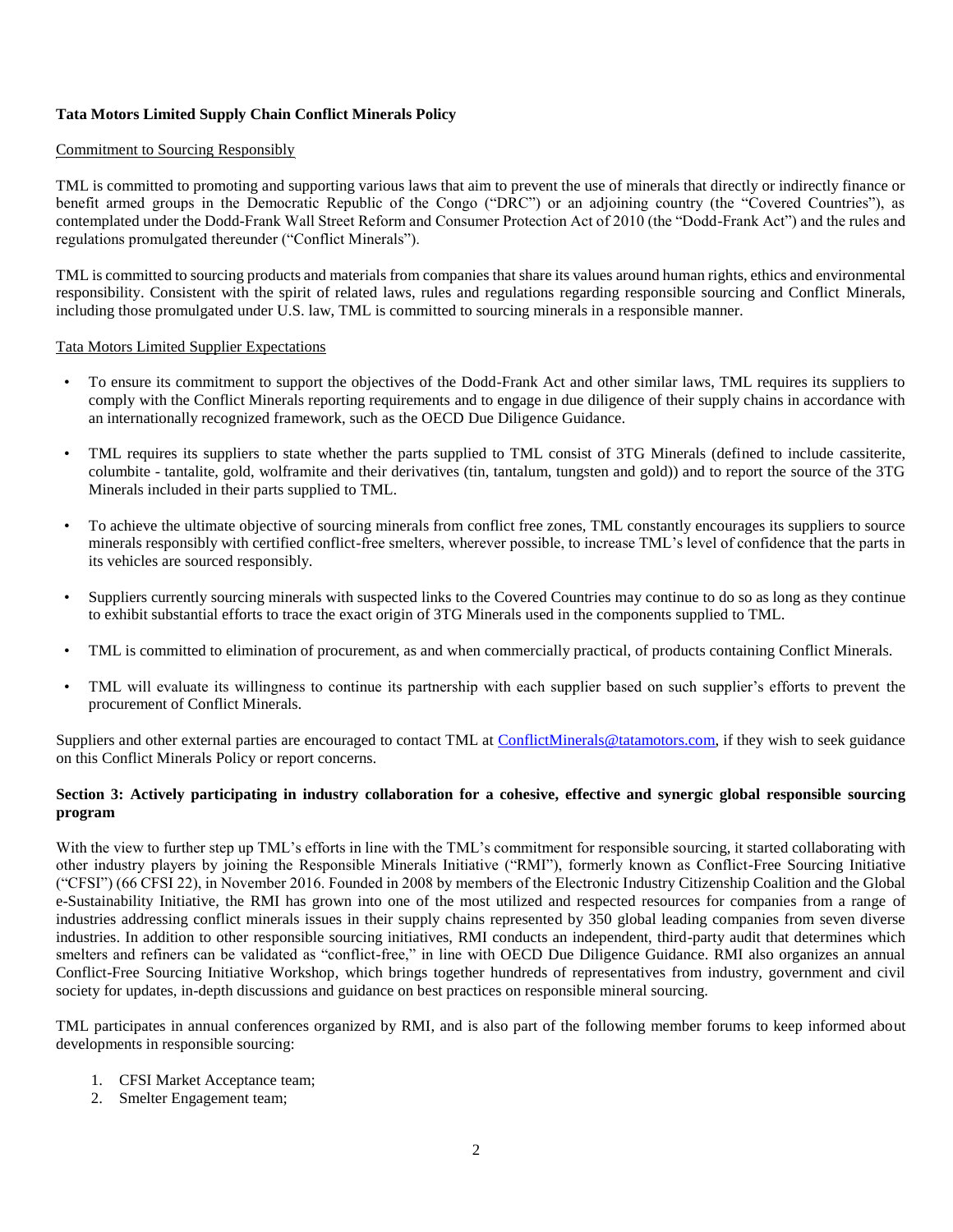- 3. CFSI Stakeholder's call;
- 4. Due Diligence team;
- 5. Gold Sub team; and
- 6. Conflict Minerals Reporting Template ("CMRT") team.

TML believes its membership in RMI provides it with wider access to smelters around the world and allows it to leverage RMI's smelter certification and verification activities.

#### **Section 4: TML's reasonable country of origin inquiry ("RCOI") and due diligence for the year ended December 31, 2021**

#### **A. TML Conflict Mineral Reporting Team**

During the 2021 reporting year, TML India's Cross Functional Core Team ("CFCT"), which is comprised of selected experts from various divisions, including Purchasing & Supply Chain, Materials, Design and Legal along with the support teams from Sustainability, Finance, Information Technology and Internal Audit, devised an action plan for its Conflict Minerals Compliance Program ("CMCP") for TML India and coordinated with corresponding CFCTs of JLR and TDCV to conduct appropriate diligence, and to prepare and file the SD Report and CMR for 2021. The reporting structure reflects: (i) the unique line of products offered by the relevant subsidiaries and (ii) the use of different supply chains and procurement systems by each of the relevant subsidiaries.

#### **B. Actions to facilitate TML's Conflict Mineral Compliance Program**

TML performed its RCOI process with respect to manufacturing operations and suppliers of TML India, JLR and TDCV, which together represented substantially all of TML's consolidated revenues for the fiscal year ended March 31, 2021. Each of TML India, JLR and TDCV used the CMRT Questionnaire, a web-based survey tool developed by RMI for collecting responses from their respective supplier bases as part of their RCOI process. However, each of these entities followed independent procedures in reaching out to their respective supplier base as part of this exercise.

In addition to the RCOI process using the CMRT Questionnaire, each of TML India, JLR and TDCV conducted further inquiries with respect to its suppliers in order to trace the precise source and chain of custody of the 3TG Minerals.

Each year, TML is determined to expand its visibility into its supply chain, with the goal of covering 100% of its supplier base and determining with certainty the origin of all the 3TG Minerals used in TML vehicles and products.

TML aims to structure its due diligence processes in accordance with the OECD Due Dilligence Guidance, which sets forth the following five steps for establishing a responsible supply chain: (i) establishing strong company management systems, (ii) identifying and assessing risks in the supply chain, (iii) designing and implementing a strategy to respond to identified risks, (iv) carrying out an independent third party audit of supply chain due diligence at identified points in the supply chain, and (v) reporting annually on supply chain due diligence.

#### **Identify and Assess Risk in the Supply Chain**

We have reviewed in-scope supplier CMRTs for:

- Completion of all required reporting elements
- Consistency between the expected 3TG Minerals reported as being intentionally added to the supplier's products and the Minerals reported in the International Materials Database System ("IMDS"); and
- Presence of a smelter list that includes expected metals based on IMDS reporting

We compared our smelter list to the CMRT Smelter Reference List, and for those smelters that appear on both lists, we were able to determine their audit status using information published on the RMI (formerly CFSI) website. We have also developed a database to aid in the analysis of supplier report data and to create tailored corrective actions to aid suppliers in improving the quality of their reports. Furthermore, we have dedicated resources and a cross-functional team managing our conflict mineral compliance and responsible sourcing efforts.

The procedures followed by each entity are described below.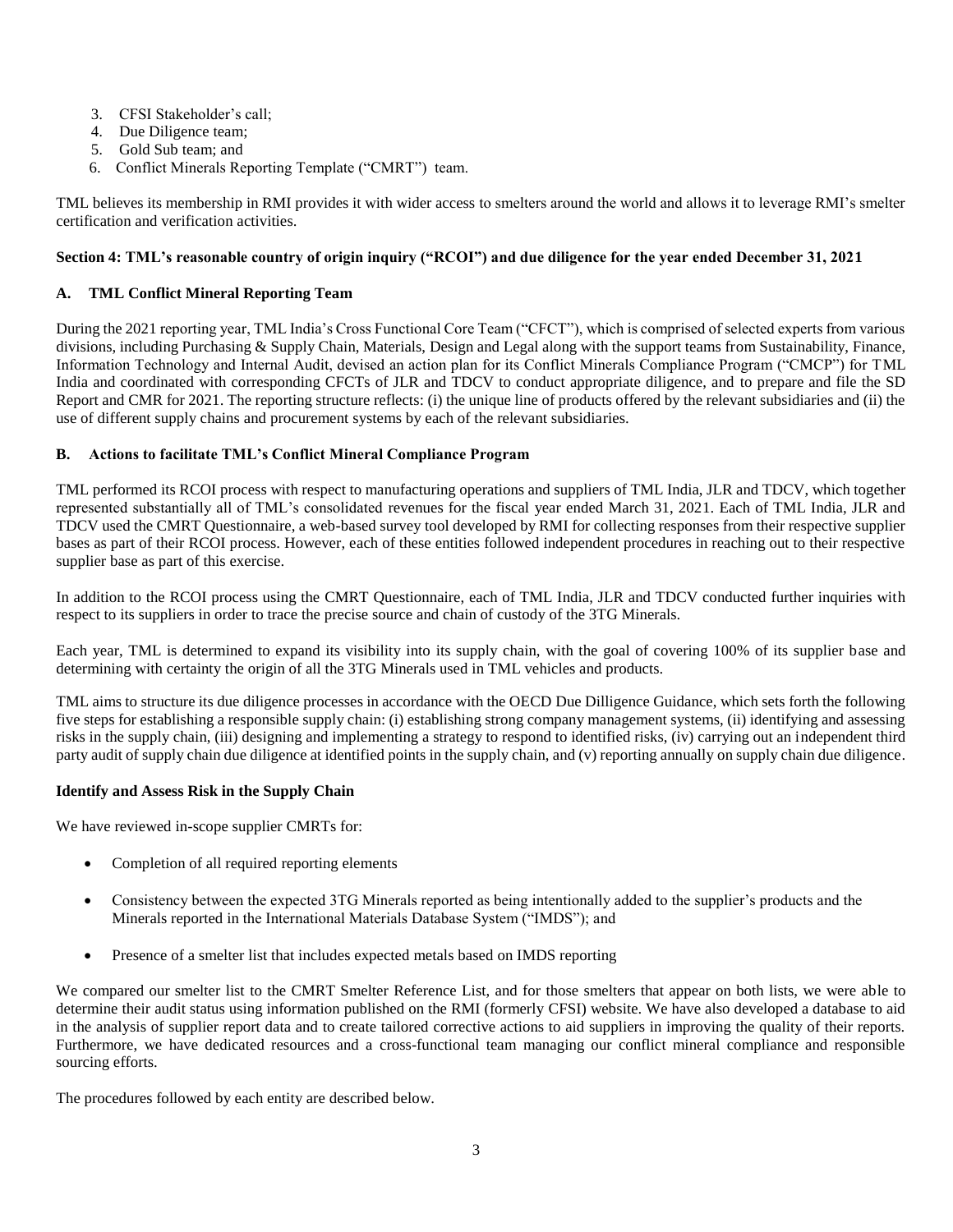#### **1. (a) TML India RCOI process**

The operations department of TML India's Purchasing & Supply Chain division was designated with the responsibility of communicating with TML India's suppliers. For the 2021 reporting year, TML India has distributed the CMRT Questionnaire to all its 1,050 suppliers (representing 100% of annual purchase value). For the 2021 reporting year, TML worked to expand its supplier outreach by targeting additional critical suppliers in order to fulfill its commitment toward the CMCP.

TML India's CFCT deployed a web-based survey tool for the purpose of collecting responses for the RCOI process using the CMRT Questionnaire, which allows for year-over-year aggregation analysis. In addition to directly contacting its supplier base, TML India has implemented the process of identifying components within its products that are likely to contain 3TG Minerals and the corresponding suppliers supplying those components. Through this process, TML India identified 157 potential suppliers of materials and components containing 3TG Minerals.

This list of 157 suppliers was compared to the responses of 971 suppliers received through the CMRT Questionnaire for the 2021 reporting year, which analysis identified discrepancies between the responses from seven suppliers and TML India's internal data. In order to conduct further verification of the data, further queries were made of these potential 3TG Mineral Suppliers to conclusively determine whether they supply components containing 3TG Minerals and if such 3TG Minerals are sourced from conflict areas. As of the date of this CMR, TML India verified the accuracy of the responses of 164 suppliers who acknowledged that they supply components containing 3TG Minerals, however, as described below, these responses do not in all cases provide sufficient clarity to trace the precise source and chain of custody of the 3TG Minerals.

#### *RCOI Results*

The RCOI data for TML India cannot at this stage be attributed to a specific product or product-category level. The process of collecting and analyzing RCOI data is ongoing, and TML India intends to pursue and refine this process going forward, with an increased focus on suppliers identified by TML India as being likely suppliers of components containing 3TG Minerals. Of the 1,050 suppliers with 100% annual purchase value queried by TML India, approximately 92% responded to the CMRT Questionnaire. Of the suppliers that have been queried, as of the date of this CMR:

- 807 suppliers have responded that they do not supply components containing any 3TG Minerals; TML India is in the process of conducting further verification and analysis of the responses.
- 164 suppliers have responded that their components include one or more 3TG Minerals. However, their responses to the CMRT Questionnaire do not in all cases provide sufficient detail to trace the precise source and chain of custody of the 3TG Minerals. TML India is engaging in further verification of these responses and strategizing on further inquiries in order to obtain further information regarding the underlying supply chain.
- 79 responses from suppliers remain pending.

Though TML India has witnessed gradual progress in responsiveness of its suppliers there are still several of its suppliers who have as yet been unable or unwilling to respond. In order to address this, TML India intends to specifically focus more on supplier awareness by preparing training modules and other informatory modules apprising them of the importance of this program and persuading them to participate by making complete disclosures. Apart from this, TML India also plans to organize supplier meets, thus providing them a forum to address their views and concerns.

109 of the potential suppliers who supply 3TG Minerals have confirmed that they maintain a conflict minerals policy which is also available on their websites. They are actively engaging their supply chain to collect smelter information their feedback indicates to TML that they have better visibility than in the previous reporting year. 341 of the suppliers have also stated taking corrective action based on their supplier responses and due diligence. 164 suppliers have shared in their RCOI response that 268 smelters which are reported by their suppliers are certified by RMI.

While the RCOI and supply chain due diligence process is ongoing, as of the date of this CMR, none of TML India's suppliers have indicated that 3TG Minerals originating from any Covered Country have definitively been included in the components supplied to TML India.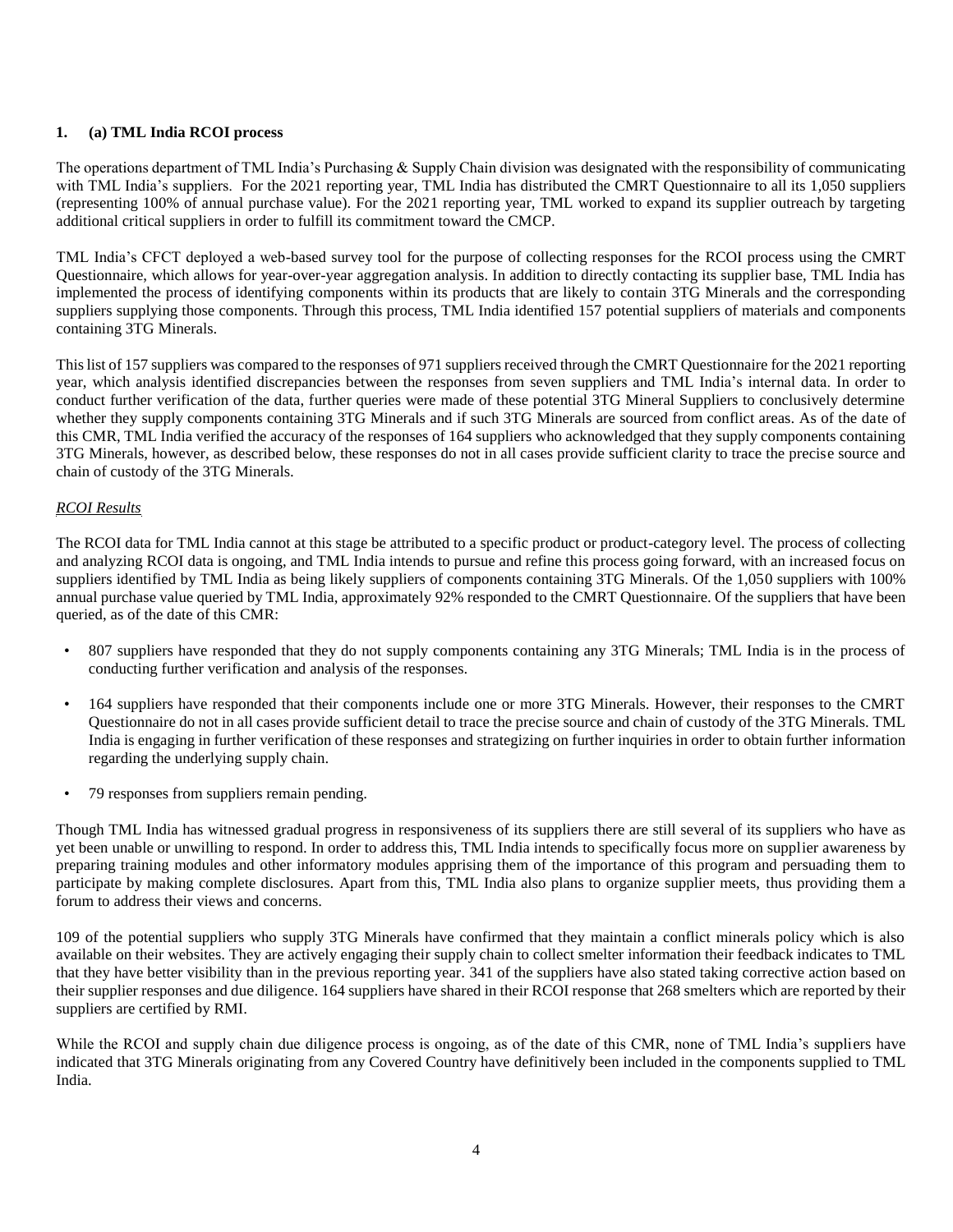#### **2. JLR RCOI process and independent review**

JLR used the CMRT Questionnaire to gather information from its suppliers. The CMRT Questionnaire was distributed to JLR's production suppliers. Due to the extensive use of 3TG Minerals within the JLR supplied components as identified through the IMDS, JLR focused its supply chain enquiries at a supplier level rather than at a component level. Responses were cross-checked using the IMDS, through which JLR's production suppliers are required to report all materials contained within components supplied to JLR. For 2021 CMRT, JLR requested suppliers within scope to upload their CMRTs through the Assent Compliance Manager ("ACM"). Furthermore, this year, due to the methodology used by the ACM, the supplier numbers presented in this report are reported at a group/parent entity level for suppliers that have actively supplied parts to JLR during the reporting year.

#### *RCOI results*

The RCOI data for JLR was received at a supplier level and cannot be attributed to a specific product or product category level at this stage. For the reporting year 2021, JLR adopted an approach based on annual purchase value of the suppliers similar to that of TML India and communicated with suppliers covering more 98% of its total annual purchase value for the fiscal year ended March 31, 2021. This included its suppliers with group sales to JLR of over £5 million (which is a consistent approach adopted for previous years). This year JLR has distributed the CMRT questionnaire to its suppliers to include those with a group-level spend over £5 million, as well as suppliers with sales to JLR under £5 million identified through IMDS Report as supplying products containing one or more 3TG Minerals along with aftermarket and special operations suppliers in conflict minerals scope. Responses were received from approximately 72% of the 259 suppliers who were invited by JLR to respond to the CMRT Questionnaire. Of the suppliers queried, as of the date of this CMR:

- 86 confirmed that they do not supply components containing any 3TG Minerals. With respect to these 86 suppliers who have responded that they do not supply components containing any 3TG Minerals, JLR has reviewed those responses against IMDS. Where IMDS suggests that they may supply 3TG Minerals within their products JLR has requested them to provide updated information.
- 173 responded that their components include one or more 3TG Minerals. However, their responses to the CMRT Questionnaire do not in all cases provide sufficient detail to trace the precise source and chain of custody of the 3TG Minerals. JLR intends to conduct further inquiries with respect to these suppliers based on their feedback. 258 smelters identified in the supplier responses appear on the Responsible Minerals Assurance Process List (the "RMAP List").
- 102 responses from suppliers remain pending as of the date of this CMR. With respect to these 102 responses, JLR intends to specifically focus more on supplier awareness by providing information materials apprising them about the importance of this program and persuading them to participate by making complete disclosures.

While the RCOI and supply chain due diligence process is ongoing as of the date of this CMR, none of JLR's suppliers that have responded to the CMRT Questionnaire has indicated that any 3TG Minerals that originate from any Covered Country have been included in the products supplied to JLR.

#### *Independent Review by Assent Inc. ("Assent")*

JLR engaged Assent to undertake an independent review (though not a formal audit) of all of CMRT responses to check the integrity, coherence and efficiency of the inquiry process adopted by JLR. For this review, Assent were provided with all of 259 (compared to 233 for the reporting year 2020) of the CMRT Questionnaire responses that JLR received in connection with the preparation of this CMR. Out of 259 supplier, 173 supplier declared use of at least one 3TG Mineral in manufacturing of the component supplied to JLR from their side. The conclusions from Assent's review of the of CMRT Questionnaires for 2021 are summarized below:

- For 2021, 118 of the 173 (68%) JLR suppliers declaring use of at least one 3TG Mineral have achieved "good visibility" of their supply chain, in comparison with 113 of 172 (66%) JLR suppliers for 2020; "good visibility" is deemed to have been achieved if a supplier is able to obtain information from 75% or more of its supply chain, including the smelter name and location.
- 148 of 173 (86%) of the suppliers using one or more 3TG Minerals (compared to 149 of 172 (87%) in 2020) suppliers have implemented a Conflict Minerals policy. 164 of the 173 (95%) suppliers using one or more 3TG Minerals (compared to 128 of 172 (74%) in 2020) have conducted due diligence on the source of the 3TG Mineral.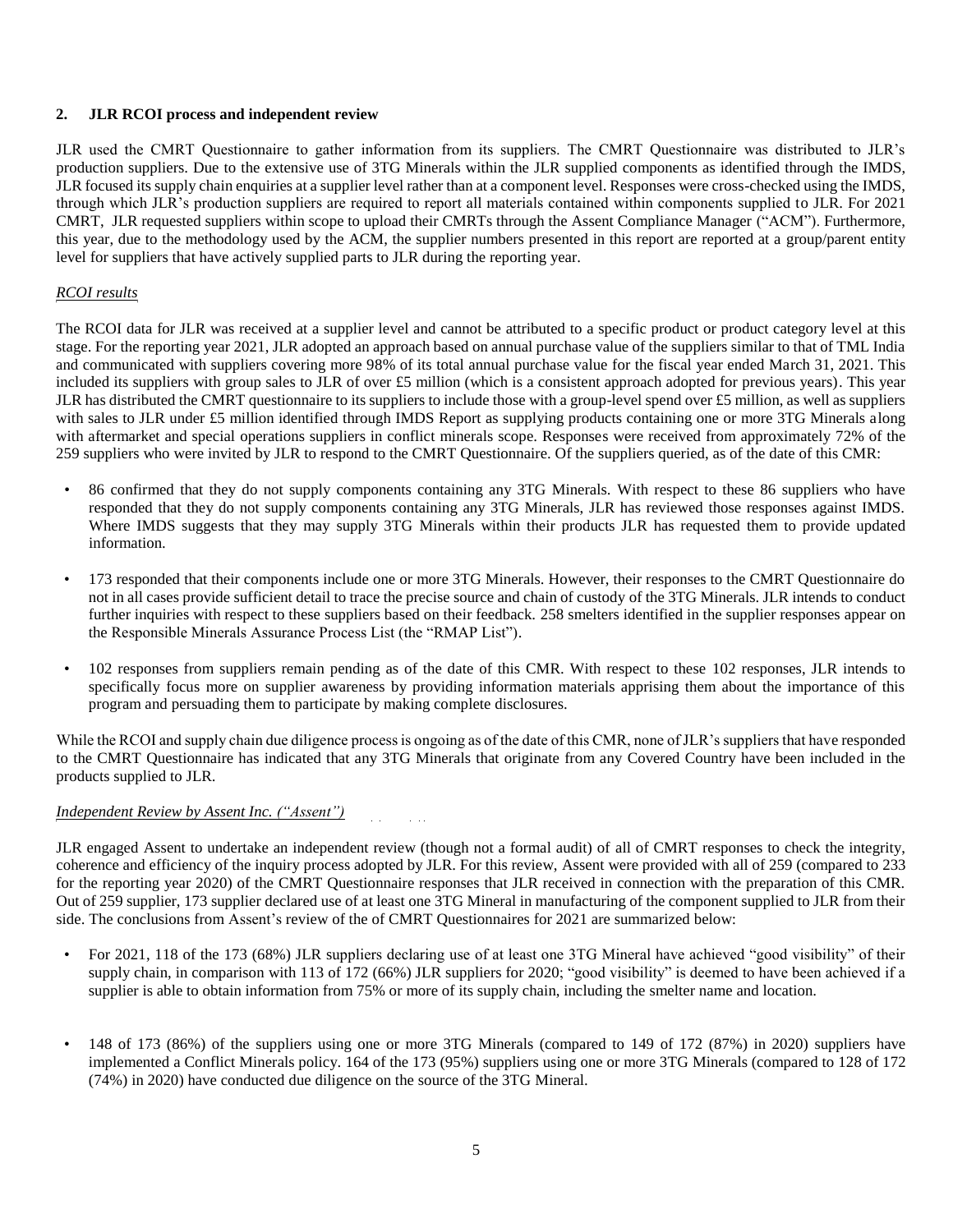- Out of the 259 suppliers that were assessed in 2021, 173 supplier CMRT submissions reported 3TG Minerals. Out of the 173 supplier CMRT submissions reporting 3TG Minerals, 134 (77%) provided a smelter list for tier 1 suppliers. Therefore 39 of the 173 did not provide a smelter list.
- Of the 173 suppliers assessed, 684 smelters were identified (excluding unknown smelters) on the CMRTs of which 258 smelters identified in supplier responses appear on the RMAP List. On average, the suppliers reported on 267 smelters each. One identified smelter does not appear on the RMAP List but is located in a Covered Country with 62 suppliers identifying this smelter within their supply chain.
- Across the 259 suppliers reviewed, one smelter was identified that is not certified, and also located in a Covered Country. Due to JLR's position in the supply chain, we are unable to verify specific facilities used by these suppliers to process the Conflict Minerals in our vehicles and products.
- 86 of 259 (33%) JLR suppliers declared in their CMRT Questionnaire responses that they did not supply JLR with products containing 3TG Minerals.

#### **3. TDCV RCOI processes and communication with 3TG Mineral Suppliers**

For the 2021 reporting year, TDCV reached out to all of its 277 active domestic and overseas suppliers to submit a response to the CMRT Questionnaire, in line with the approach adopted for the previous reporting years. TDCV has not included those listed Suppliers from whom TDCV had no business or transaction for this fiscal year.

#### *RCOI Results*

The RCOI data for TDCV cannot at this stage be attributed to a specific product or product-category level. 100% of active suppliers queried responded to the CMRT Questionnaire. Of the responding suppliers:

- 198 responded that they do not supply components containing any 3TG Minerals. TDCV intends to conduct further verification to determine conclusively the presence or absence of 3TG Minerals in the materials supplied by these suppliers.
- 67 responded that their components include one or more 3TG Minerals. However, their responses to the CMRT Questionnaire do not in all cases provide sufficient detail to trace the precise source and chain of custody of the 3TG Minerals.

Of the 67 suppliers who responded that their components include one or more 3TG Minerals, TDCV also noted, based on its inquiries, that:

- 34 suppliers acknowledged that certain of their smelters source 3TG Minerals from the Covered Countries. With respect to these 34 suppliers, TDCV has planned to conduct an awareness program and formal sessions with the suppliers to find an alternative way of sourcing these materials from conflict free zones.
- 18 suppliers indicated that the smelters in their supply chains did not source 3TG Minerals from the Covered Countries.
- 29 suppliers noted that they have identified all smelters in their supply chain supplying 3TG Minerals. 38 suppliers had not identified all smelters in their supply chain. TDCV intends to conduct further verification to determine whether the ultimate sources of 3TG Minerals are conflict free.
- 47 suppliers acknowledged that they have adopted a policy governing procurement and use of 3TG Minerals in their operations and 47 suppliers acknowledged that they participate in conflict free sourcing programs.
- 20 suppliers had not adopted a policy governing procurement and use of 3TG Minerals in their operations.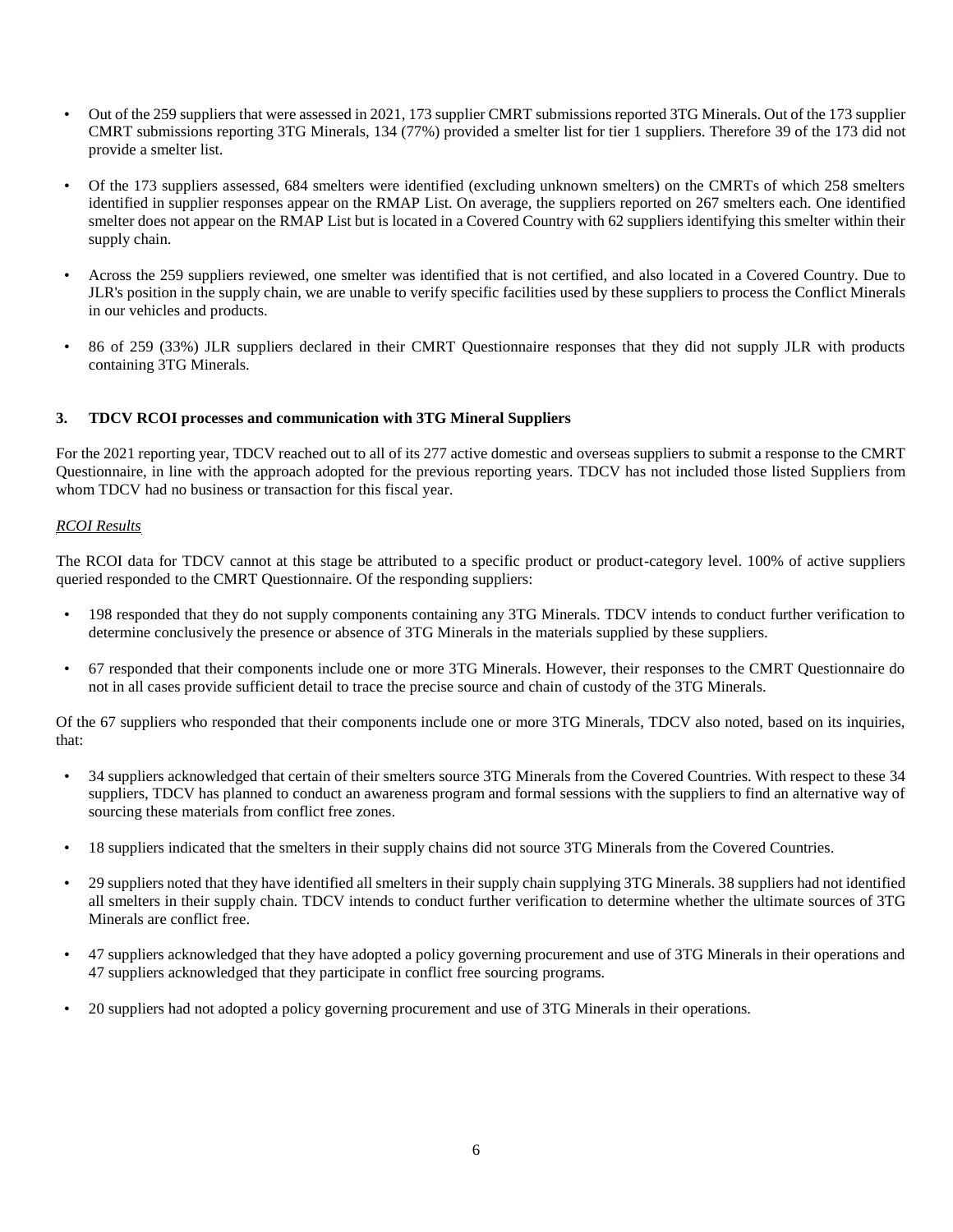#### **Section 5: Evaluation Process**

TML India's, JLR's and TDCV's evaluation teams reviewed a total of 1,507 (for TML) RCOI responses (971, 259 and 277 for TML India, JLR and TDCV, respectively) they received in connection with the preparation of this CMR. TML conducted further verification with respect to 490 responses from potential 3TG Mineral suppliers (164, 259 and 67 for TML India, JLR and TDCV, respectively).

As of the date of this CMR, evaluation teams at TML India, JLR and TDCV are engaging with suppliers who have not responded to the CMRT Questionnaire, or whose responses are otherwise insufficient for TML to determine the origin and chain of custody of the 3TG Minerals.

#### **Section 6: Due Diligence Results**

TML has a very complex supply chain with several tiers, and since it is a downstream supplier of finished products, it is several tiers away from mines, smelters and refineries. Due to such a position in the supply chain, TML needs to rely on the responses from and actions of its direct suppliers as to the sourcing of 3TG Minerals. For the reporting year 2021, the responses received by TML through the RCOI and the subsequent diligence have not provided adequate clarity as to the precise source or country of origin of all of the 3TG Minerals used in TML's products. As a result, TML is unable to disclose specific information regarding the facilities and country of origin pertaining to the 3TG Minerals used in the manufacture of its products.

Nevertheless, TML continues to engage in extensive liaising with its direct suppliers to acquire more specific information regarding the smelters, miners and refineries and to fulfill its commitment to the CMCP. TML intends to determine and disclose the relevant specific information once more accurate and complete data is available from its suppliers. For the above purpose, TML intends to continue to extend efforts towards developing and implementing its CMCP and working with suppliers in examining their supply chains for purposes of tracing the country of origin and chain of custody of the 3TG Minerals used in the manufacturing or production of its products.

#### **Section 7: The Road Ahead**

TML is gradually taking steps forward to establish a responsible supply chain. To ensure accountability, TML already has strong company management systems in place to identify and assess risks in the supply chain. For the next reporting year, TML has planned to engage with senior management to enhance contribution of efforts and resources towards the existing CMCP. Further, TML intends to provide training and support materials and communications to educate and address the concerns of its suppliers, internal team members and its subsidiaries on the conflict minerals sourcing and disclosure requirements. In addition, TML intends to improve its tools, templates and processes for additional supply chain due diligence and analysis of the results of such due diligence.

Apart from this structured engagement and based on its previous and current assessments, TML has identified certain risks and plans to design and implement appropriate strategies in an effort to mitigate risks in its supply chain. To ensure such risk mitigation, TML is continually communicating and following up with direct suppliers, who have not submitted their responses or submitted insufficient declarations, through online portals, vendor council meetings and direct communications by TML's senior procurement executives. TML is simultaneously verifying the collected data and responses and seeks to address any discrepancies in the declarations submitted.

As it is evident from the survey undertaken that some suppliers do not have any 3TG Mineral sourcing policy or due diligence measures in place, TML is making efforts to encourage and assist such suppliers to develop their own conflict minerals supply chain policy and to participate in conflict free sourcing programs. TML finds it necessary to establish the environment that enables implementation of survey and due diligence through gathering information on smelters.

Further, with respect to those suppliers supplying components containing 3TG Minerals sourced from Covered Countries, TML is engaged in persuading these suppliers to audit its supply chain so as to ensure accurate reporting and simultaneously encouraging the supplier to source the 3TG Minerals from authorized or conflict free zones.

#### **Section 8: Independent Audit**

In accordance with the requirements of Rule 13p-1 and applicable guidance, the requirement for issuers to obtain an independent audit of its conflict minerals disclosures for reporting year 2021 is postponed pending further action from the Securities and Exchange Commission or its staff, unless the issuer voluntarily claims DRC conflict free status.